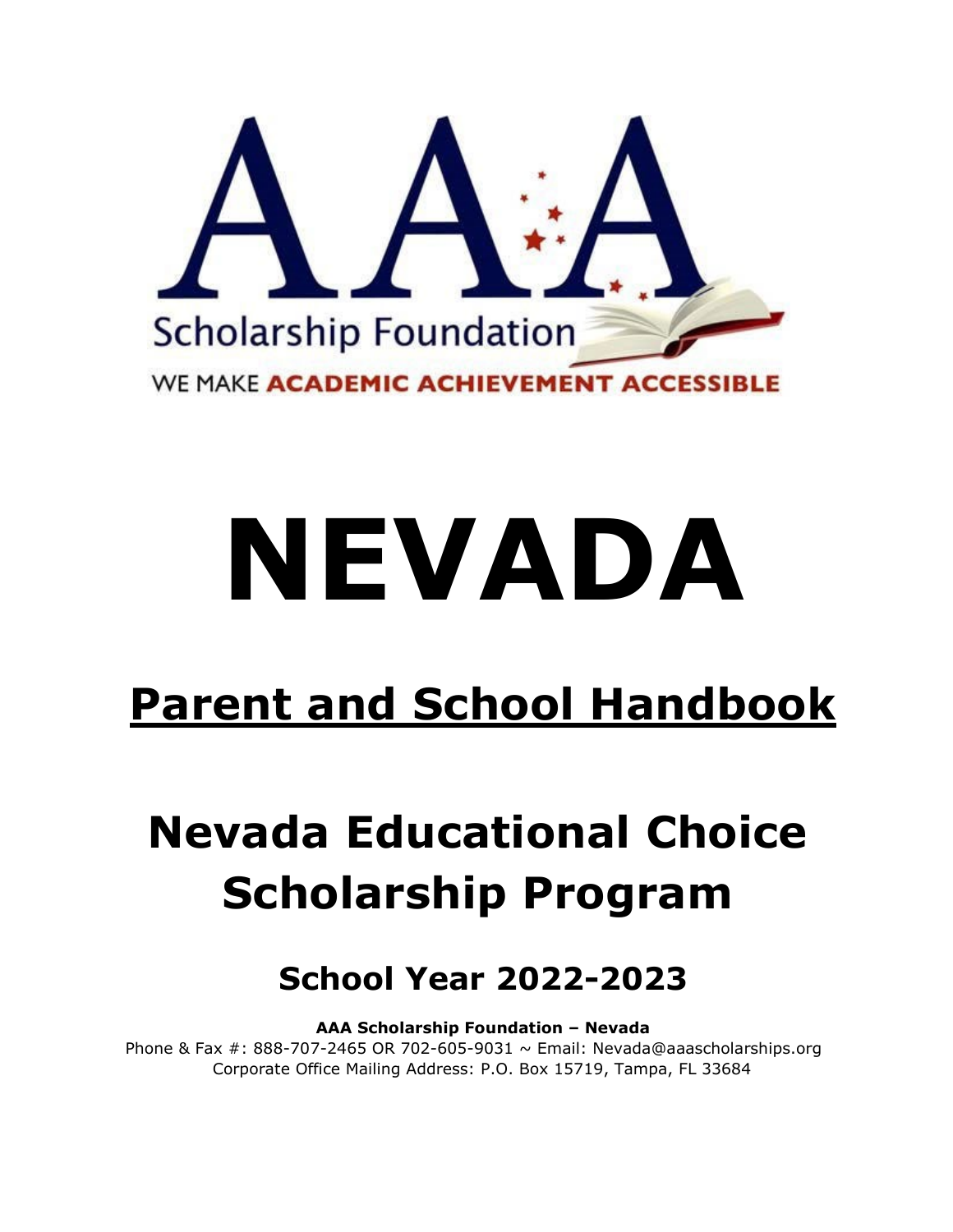## **Table of Contents**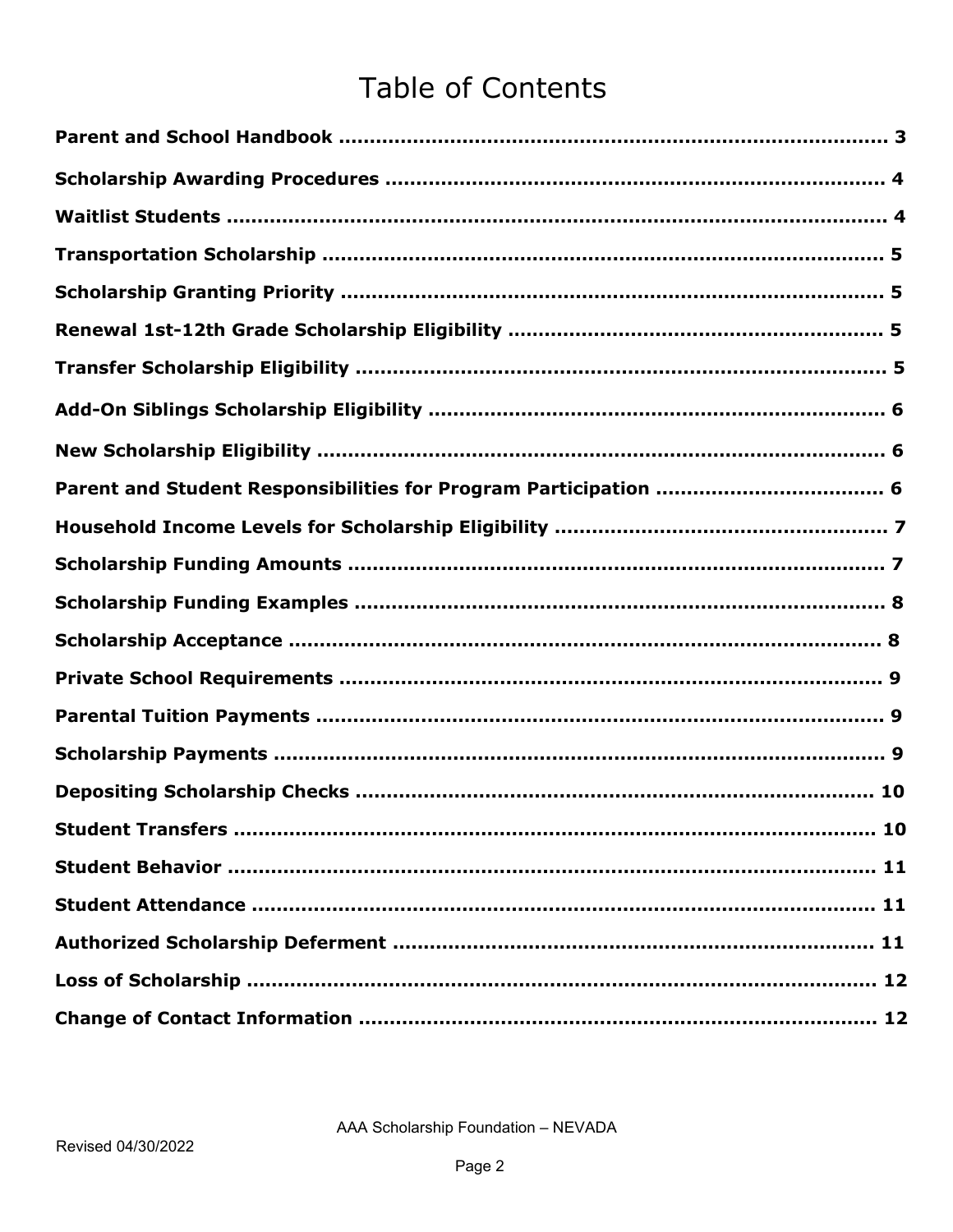## *Parent and School Handbook - Nevada*

AAA Scholarship Foundation (AAA), a private non-profit organization, is an approved Nevada Scholarship Granting Organization (SGO). AAA awards annual scholarships (*up to \$7,500*) to eligible students entering eligible grade levels from eligible households to help them attend an eligible private school of their choice or assist with transportation costs or tuition-based programs such as kindergarten or distance educations. The private school scholarships are for tuition and fees, including textbooks, supply fees, and transportation to and from the school.

AAA scholarships ARE NOT TUITION VOUCHERS. Tuition vouchers are government-funded, and the payments come from the State. AAA Scholarships are privately funded from contributions made by donors to AAA. The payments for students receiving a Nevada Choice Scholarship come from the SGO that serves their household.

If you enroll your student into a private school before you have received a Scholarship Award Letter and School Commitment Form (SCF) you will be responsible for your student's tuition/fees and may not qualify for future scholarship funding if your student is not awarded an AAA scholarship for 2022-2023. Funding is not guaranteed. Please consider this before enrolling your student in a private school.

#### Please remember that in applying and if accepting a scholarship you have agreed on the application to the below statements in the Certification Signature Section.

- √ I certify that the information provided on the application and all supporting documentation submitted at any time is true, correct and complete to the best of my knowledge. I understand that if I give information that is not true or if I withhold information and my student(s) receive a scholarship for which they are not eligible, I can be lawfully punished for fraud and the scholarship will be denied or revoked.
- $\sqrt{ }$  I understand that any information I provide at any time will be verified, which may include computer file matching, public records search, IRS transcripts and that I may be required to provide other information and/or documentation.
- √ I authorize the release of personal, financial and educational information for the purpose of determining eligibility and for research.
- √ I understand that AAA Scholarship Foundation does not discriminate because of race, color, sex, age, disability, religion, nationality, political belief, sexual orientation, or gender identification/expression.
- √ I authorize AAA Scholarship Foundation to make this form and the information therein available to the appropriate state agencies as required by the law governing the scholarships.
- $\sqrt{ }$  I agree to follow the rules and responsibilities as they apply to the program as set forth in the Parent and School Handbook, available online at www.aaascholarships.org.
- √ I understand if I am deemed eligible and am awarded a scholarship, that I am not automatically entitled to a scholarship in following years.
- $\sqrt{ }$  I understand that it is my responsibility to reapply and document my eligibility whenever I am required to if I accept a scholarship.
- √ I understand that it is my right and responsibility to read and understand a private school's admission and conduct policy before requesting to enroll my child(ren) into an eligible private school.
- √ I understand if I enroll my student(s) into a private school before receipt of a Scholarship Award Letter and School Commitment Form (SCF), I will be responsible for their tuition and the student(s) may not qualify for future scholarship funding.
- √ I understand funding is not guaranteed.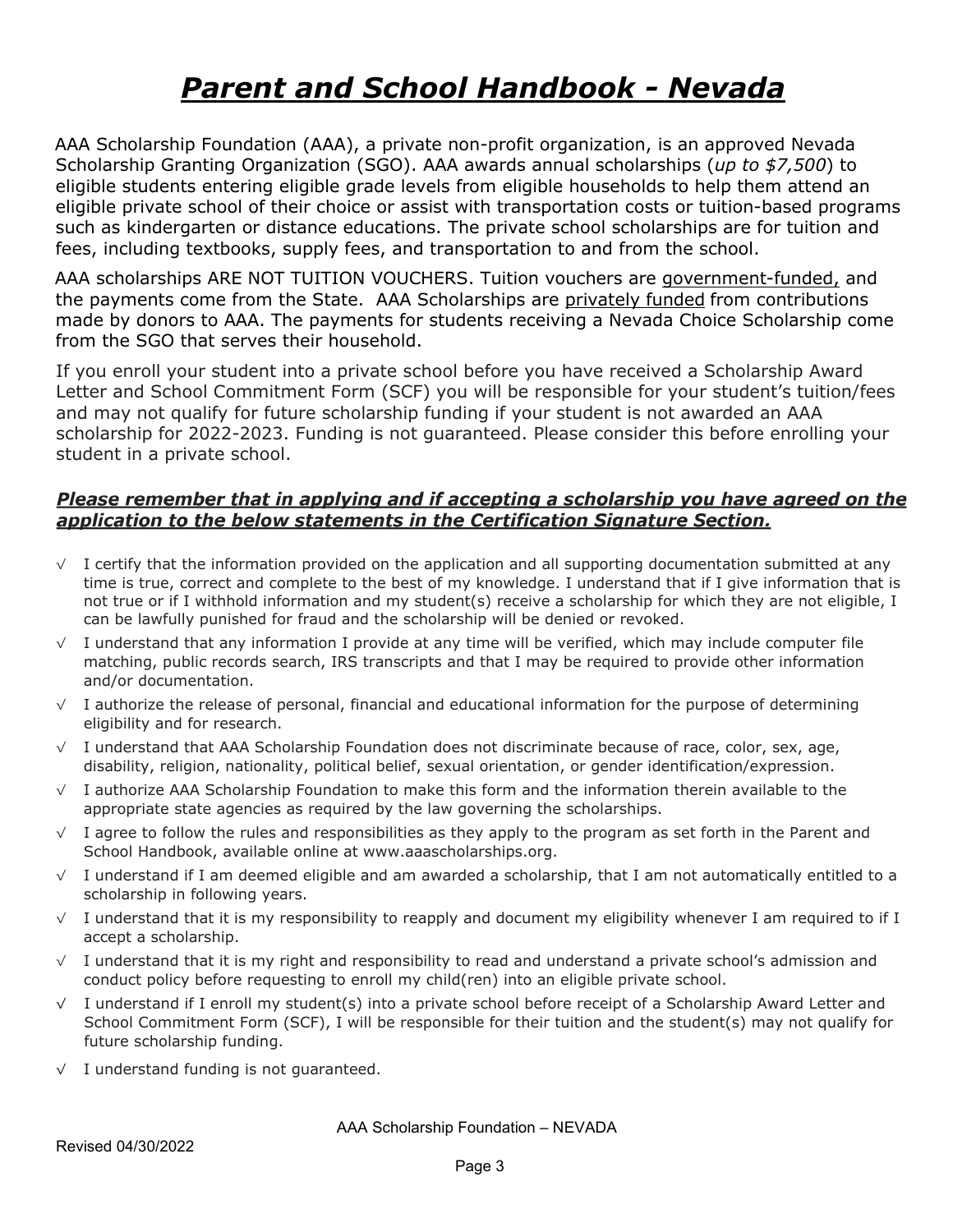#### *Scholarship Awarding Procedure*

Households must first complete the AAA application process and be determined eligible. Applications are available on the AAA website beginning mid-March and remain available until funding is determined exhausted by AAA.

By law, scholarships are awarded to eligible students in the following order of priority: renewing students from the previous school year; transfer students from the previous year, siblings of renewing and transfer students; all others on a first-completed, first-awarded basis until funding is exhausted (see the Scholarship Granting Priority section on page 5).

Households that are determined eligible AND have been awarded funding for the upcoming school year will receive a Scholarship Award Letter and School Commitment Form (SCF) via US postal mail directly from AAA. The SCF states the deadline for initial submission. The use of a scholarship cannot be postponed to a later time (e.g., mid-year or an upcoming year).

The household must bring the SCF to the eligible private school where they have chosen to enroll their child(ren) as soon as they receive a scholarship award letter and SCF. Households should make a copy of the blank SCF before taking it to an eligible school in case they decide to transfer to a different eligible school later in the year (see the Student Transfer Procedure on page 10).

The household must select an eligible private school for their child(ren) as soon as they receive a scholarship award letter and SCF. The use of a scholarship cannot be postponed to a later time (e.g., mid-year or an upcoming year). It is the parent/guardian's right and responsibility to read and understand a private school's admission and conduct policy before requesting to enroll their child(ren) in the school. The parent/guardian should not rely solely on the fact that a school meets the state eligibility requirements to determine whether the school is appropriate for their child(ren). Likewise, parents/guardians should be aware that private schools set their own admission and conduct policies and are not required to enroll a student solely on the basis of their eligibility for a scholarship.

The school will complete their section of the SCF, then both the household and the school administrator must sign the SCF. The school must return a copy of the completed and signed SCF, along with a copy of the school's Tuition and Fee Schedule, to AAA by the deadline stated on the SCF. Failure to meet the deadline stated on the SCF will result in the forfeiture of the awarded scholarship. Contact the AAA office as soon as possible if you have any questions about the deadline.

Failure to meet the deadline stated on the SCF will result in the forfeiture of the awarded scholarship. Contact the AAA office as soon as possible if you have any questions about the deadline.

**Schools should not accept any students without an SCF** unless the household: 1) is willing to self-pay their tuition until they are awarded a scholarship, and 2) will self-pay if they are not funded.

If a household receives an SCF in error or their eligibility is revoked, the private school that has enrolled, the student will be notified as soon as possible. By accepting the scholarship student(s) and scholarship payment(s), the private school agrees to repay any incorrectly made or overpayment of funds on behalf of the student(s), regardless of the reason.

#### *Waitlist Students*

Households that document eligibility but are placed on a waitlist DO NOT have a scholarship unless they receive an Award Letter and School Commitment Form (SCF) later during the school year.

Each year, there is a certain amount of funding available and many families that apply for the scholarship; we cannot control how many applicants apply. Therefore, funding may run out, and approved scholarship applicants may be placed on a waitlist.

If additional funding becomes available, scholarships will be released to waitlisted students in order of priority: *(1) lower household income, (2) pupil who is enrolled in a public school that has received a lower rating, and (3) have the same household income and attend public schools that received the same rating, grants must be awarded on behalf of pupils in this category on a random basis.*

Participating students withdraw for various reasons, resulting in vacancies to be filled by waitlisted students. We cannot predict the number or timing of these openings. Scholarships are not guaranteed.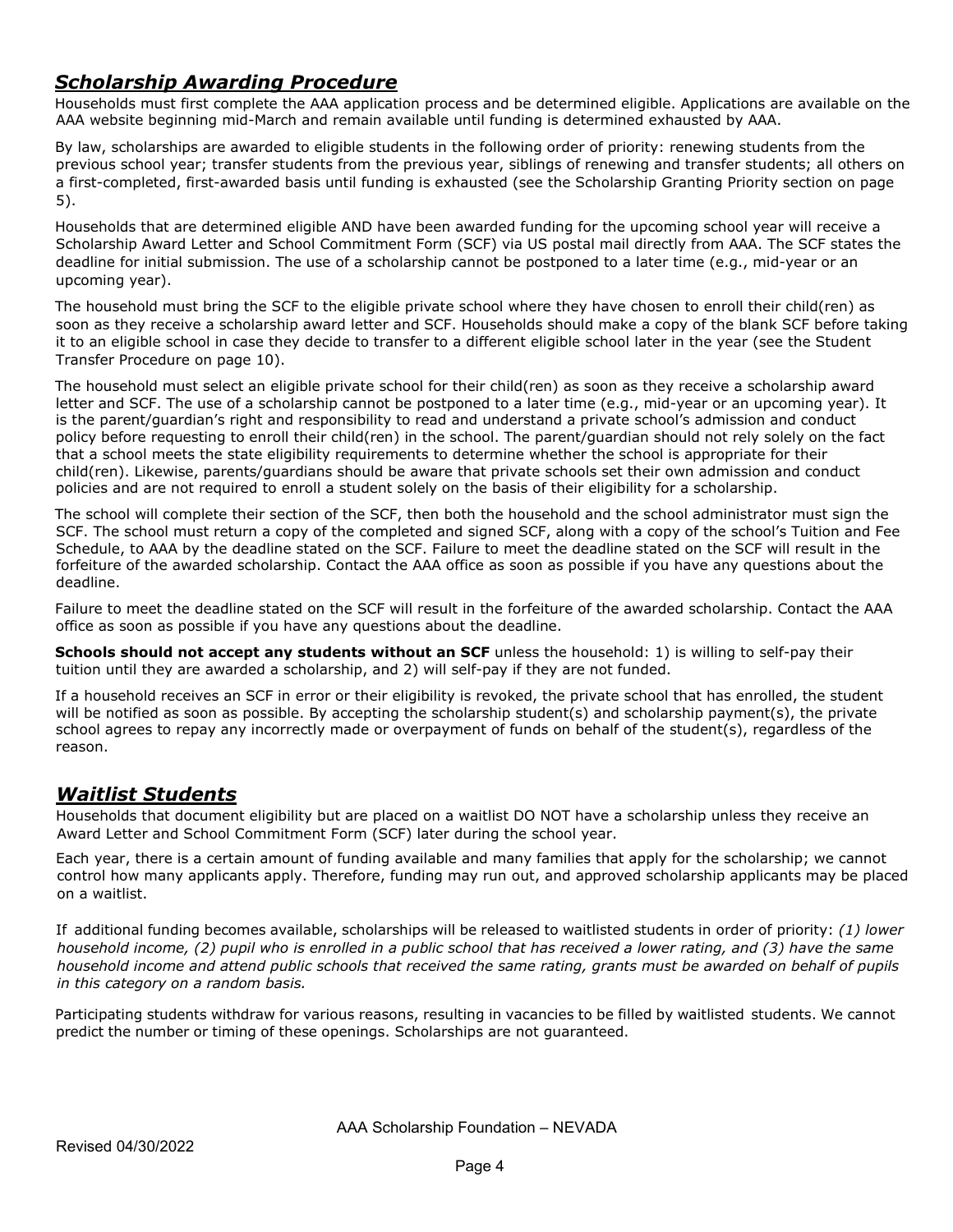#### *Transportation Scholarship*

This scholarship must be used towards transportation to and from a Nevada public school, including a charter school, if the school does not provide transportation to the student. This transportation scholarship is separate from the private school scholarship.

#### *Scholarship Granting Priority*

**First Priority (Renewals):** Renewal students who actively used an AAA scholarship through the end of the prior school year, meet the current eligibility criteria below and meet all deadlines for renewal priority. Funding is not guaranteed.

**Second Priority (Transfers):** Transfer students actively used a Nevada scholarship through the end of the prior school year with another SGO, meet the current eligibility criteria (Page 5) and meet all deadlines for transfer priority. *Funding currently not available for the 2022-23 school year.*

**Third Priority (Add-ons):** Siblings of renewal or transfer students who received a scholarship for the previous year, meet the current eligibility criteria (Page 6) and meet all deadlines for renewal priority. *Funding currently not available for the 2022-23 school year.*

**Fourth Priority (New):** All other applicants who meet current eligibility criteria (Page 6). Scholarships will be awarded on a first completed, first awarded basis until funding is exhausted. *Funding currently not available for the 2022-23 school year.*

#### *Renewal 1st-12th Grade Scholarship Eligibility (NOT Transfer, Add-On or New Students)*

Scholarships may be renewed every year through  $12<sup>th</sup>$  grade as long as the household and student(s) continue to meet the conditions of eligibility.

To be eligible for a renewal scholarship, all of the following requirements must be met:

- 1. The household must complete the renewal application and submit it to AAA along with **ALL** required supporting documentation listed on the application BY THE STATED DEADLINE.
- 2. Failure to meet all renewal deadline requirements will result in the household losing their renewal priority and may result in the household not receiving a scholarship even if they eventually complete the required process.
- 3. The household must have been actively using their AAA scholarship through the end of the prior school year.
- 4. The student(s) must be between 5 years old and 18 years old on or before **September 30**, by law.
- 5. The household must meet the income guidelines (*see chart on Page 7*).
- 6. The household must be in good standing with the private school(s) attended during the prior school year.
- 7. The household must not have been disqualified/revoked from the program for any reason, including the internal audit process.

#### *Transfer Scholarship Eligibility (Funding currently not available for the 2022-23 school*

#### *year)*

To be eligible to transfer your current tax-credit scholarship to AAA (within Nevada only), all of the following requirements must be met:

- 1. The household must complete the scholarship application and submit it to AAA along with **ALL** required supporting documentation listed on the application BY THE STATED DEADLINE. Failure to meet all deadline requirements will result in the household losing their transfer priority and may result in the household not receiving a scholarship even if they eventually complete the required process.
- 2. The student(s) must have actively used a Nevada scholarship through the end of the prior school year with another SGO.
- 3. The student(s) must be between 5 years old and 18 years old on or before **September 30**, by law.
- 4. The household must meet the income guidelines (*see chart on Page 7*).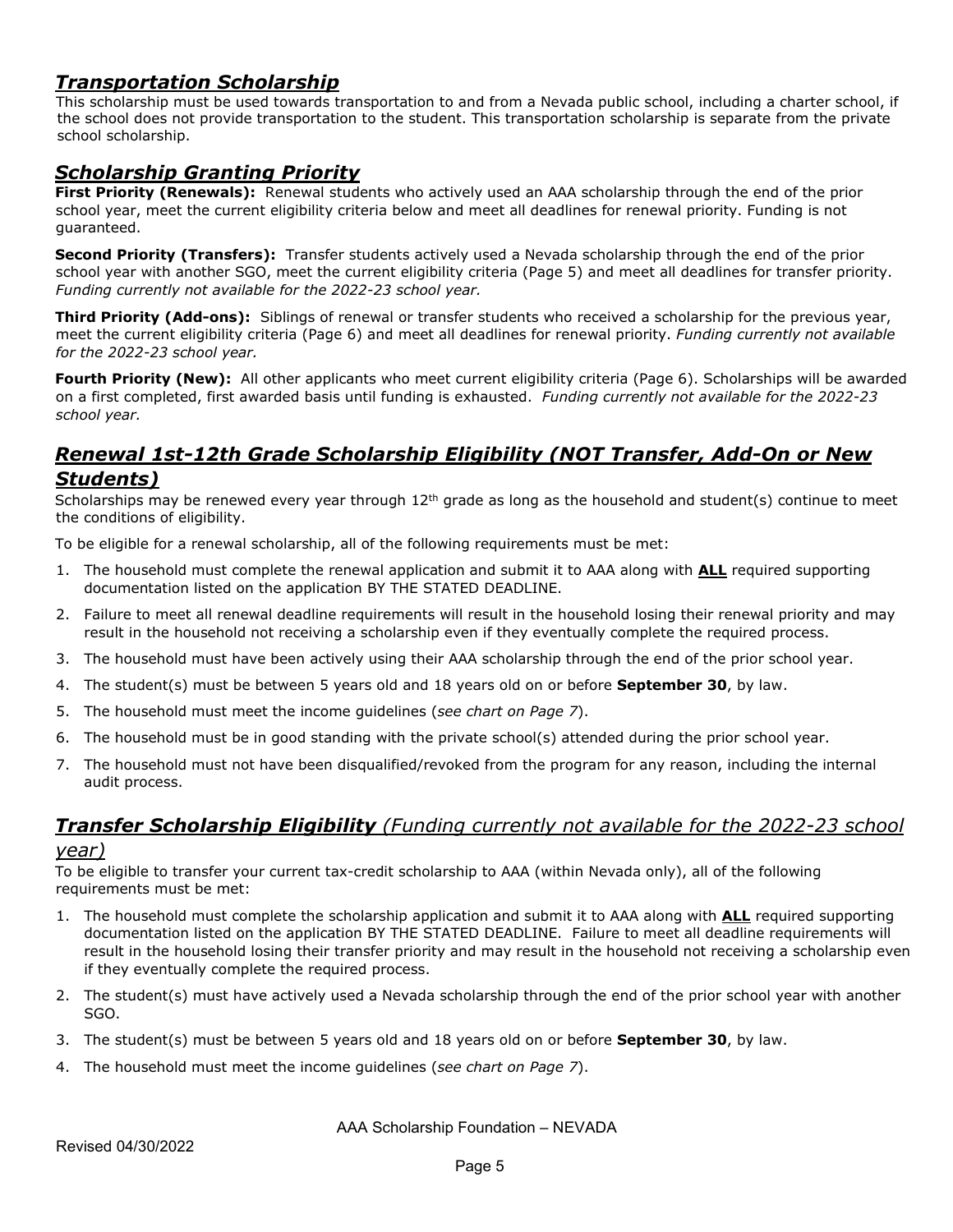- 5. The household must be in good standing with the private school(s) attended during the prior school year.
- 6. The household must not have been disqualified/revoked from the program for any reason, including the internal audit process.

### *Add-On Siblings Scholarship Eligibility (Funding currently not available for the 2022-*

#### *23 school year)*

To be eligible for an add-on scholarship (sibling of a renewal student), all of the following requirements must be met:

- 1. The household must complete the scholarship application and submit it to AAA along with **ALL** required supporting documentation listed on the application to the processors BY THE STATED DEADLINE
- 2. The student(s) must have been included in the household member's clarification section of the application which qualifies for the scholarship.
- 3. Student(s) entering Kindergarten  $12<sup>th</sup>$  Grade.
- 4. The student(s) must be between 5 years old and 18 years old on or before **September 30**, by law.
- 5. The household must not have been disqualified/revoked from the program for any reason, including internal audit process.

#### *New Scholarship Eligibility (Funding currently not available for the 2022-23 school*

#### *year)*

To be eligible for a new scholarship, all of the following requirements must be met:

- 1. The household must complete the scholarship application and send it along with **ALL** required supporting documentation listed on the application to the processors BY THE STATED DEADLINE
- 2. Household must be residents of Nevada.
- 3. Student(s) entering Kindergarten  $12<sup>th</sup>$  Grade.
- 4. Students must be between 5 years old and 18 years old on or before **September 30**, by law.
- 5. Household must meet the income guidelines (*see chart on Page 7*).
- 6. The household must not have been disqualified/revoked from the program for any reason, including internal audit process.

#### *Parent and Student Responsibilities for Program Participation*

Upon receipt of a Scholarship Award Letter and SCF:

- 1. The parent must select an eligible private school and apply for the admission of his or her child.
- 2. The parent must inform the child's school district when the parent withdraws his or her child to attend an eligible private school. A written statement from the parent or guardian of the awarded student shall be sent to the SGO. This requirement shall not apply to a kindergarten or first-grade student or a student placed in foster care who was not enrolled in a Nevada public school prior to entering the scholarship program.
- 3. Each parent and each student has an obligation to the private school to comply with the private school's published policies and procedures.
- 4. The parent shall ensure that the student participating in the scholarship program takes the norm-referenced assessment test (*approved by the Department of Education*) offered by the private school.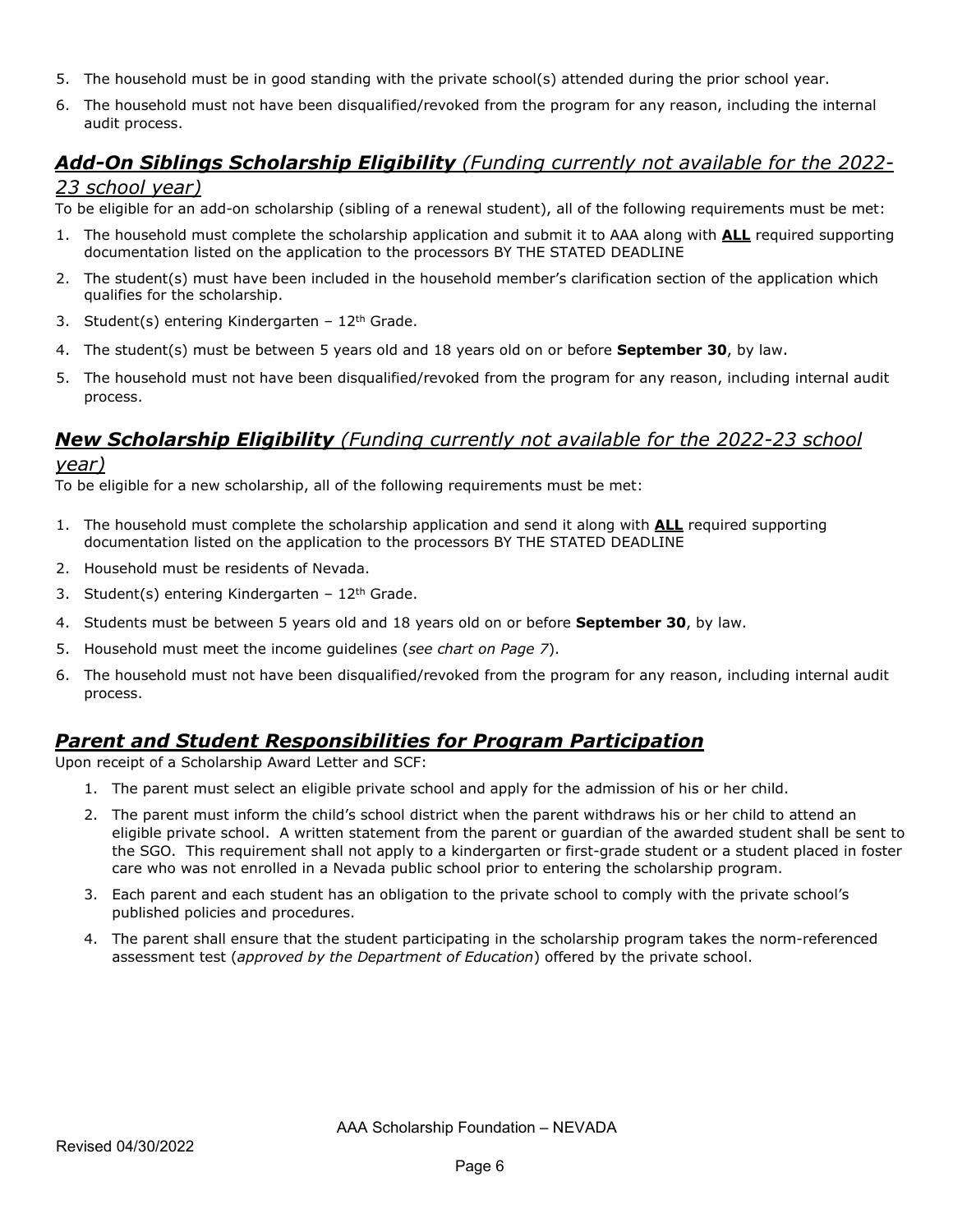#### *Household Income Levels for Scholarship Eligibility*

The financial eligibility guidelines change each year and are based on household size and income. The household size includes but is not limited to the total of ALL the people living in the household.

Household income includes, but is not limited to, ALL the income added together for everyone who lives in the household including but not limited to: Gross Earned Income, Social Security Income/Disability for every household member (including all children), Child Support, any other non-taxable income, along with various other categories including other monies or financial resources that may be available to the household. Reported business losses must be adjusted to zero, and therefore the reported total income will be adjusted accordingly to determine household financial eligibility.

AAA will verify the household's eligibility through the application/renewal process. Paper and online applications are generally available on the AAA website during the application season. Completing the application/renewal process is the responsibility of the parent/guardian, not the private school. Once the process is complete, a determination letter is mailed to the household mailing address via US Post Office first-class mail.

| 2022-2023 Household Income/Financial Resources Table - Renewals Only<br>Renewal means you signed AAA scholarship checks for this student during the 2021-2022 school year.<br>* Business losses must be adjusted to zero, and therefore the total income will be adjusted accordingly to determine household eligibility. |                                                                                       |                                                                                       |                                                                                       |                                                                                       |  |  |
|---------------------------------------------------------------------------------------------------------------------------------------------------------------------------------------------------------------------------------------------------------------------------------------------------------------------------|---------------------------------------------------------------------------------------|---------------------------------------------------------------------------------------|---------------------------------------------------------------------------------------|---------------------------------------------------------------------------------------|--|--|
| <b>Household Size</b>                                                                                                                                                                                                                                                                                                     | Maximum 2021 annual<br>income allowed for<br>scholarship award of up<br>to \$7,500.00 | Maximum 2021 annual<br>income allowed for<br>scholarship award of up<br>to \$5,625.00 | Maximum 2021 annual<br>income allowed for<br>scholarship award of up<br>to \$3,750.00 | Maximum 2021 annual<br>income allowed for<br>scholarship award of up<br>to \$1,875.00 |  |  |
|                                                                                                                                                                                                                                                                                                                           | \$27,180                                                                              | \$30,578                                                                              | \$33,975                                                                              | \$40,770                                                                              |  |  |
| 2                                                                                                                                                                                                                                                                                                                         | \$36,620                                                                              | \$41,198                                                                              | \$45,775                                                                              | \$54,930                                                                              |  |  |
| 3                                                                                                                                                                                                                                                                                                                         | \$46,060                                                                              | \$51,818                                                                              | \$57,575                                                                              | \$69,090                                                                              |  |  |
|                                                                                                                                                                                                                                                                                                                           | \$55,500                                                                              | \$62,438                                                                              | \$69,375                                                                              | \$83,250                                                                              |  |  |
| Each additional person in the<br>household, add:                                                                                                                                                                                                                                                                          | \$9.440                                                                               | \$10,620                                                                              | \$11.800                                                                              | \$14.160                                                                              |  |  |

#### *Scholarship Funding Amounts*

Households qualifying for the maximum scholarship (100%) are awarded up to the amounts listed below or the cost of tuition, whichever is less, per student, per year to attend the eligible private school of their choice (see examples on page 7).

| <b>NEVADA</b>                  | $100\%$ award     | 75% award         | 50% award                 | 25% award         |
|--------------------------------|-------------------|-------------------|---------------------------|-------------------|
| <b>Renewal, &amp; Transfer</b> | Up to 200% of     | 201% to 225% of   | 226% to 250% of           | 251% to 300% of   |
| <b>Households Income</b>       | poverty           | poverty           | poverty                   | poverty           |
| Scholarship award per          | Up to \$7,500 or  | Up to \$5,625 or  | Up to $$3,750$ or tuition | Up to \$1,875 or  |
| student, per year              | tuition and fees, | tuition and fees, | and fees, whichever is    | tuition and fees, |
|                                | whichever is less | whichever is less | less                      | whichever is less |

AAA's scholarship funding calculation is based on a 36-week school year beginning on the first day of school as listed on the SCF. School breaks of one week for Thanksgiving, two weeks for winter and one week for spring are factored into the calculation as well. Every school has different calendars and different breaks. AAA does not try to match its scholarship funding calculation to any specific school calendar.

If the student remains in the school the entire year, the scholarship is paid in four installments throughout the 36-week school year. The payment calendar is available at<https://www.aaascholarships.org/schools/>[.](http://www.aaascholarships.org/schools/nevada/)

If a student attends an eligible private school for a period of less than a full school year, the scholarship funding value will be prorated. For example, if a student's maximum scholarship award is \$7,500 but begins attending 21 weeks after the beginning of the school year, the calculated value of those 21 weeks missed (\$4,375) will be subtracted from the maximum scholarship award to determine the prorated scholarship funding value (\$7,500 – 4,375 = \$3,125).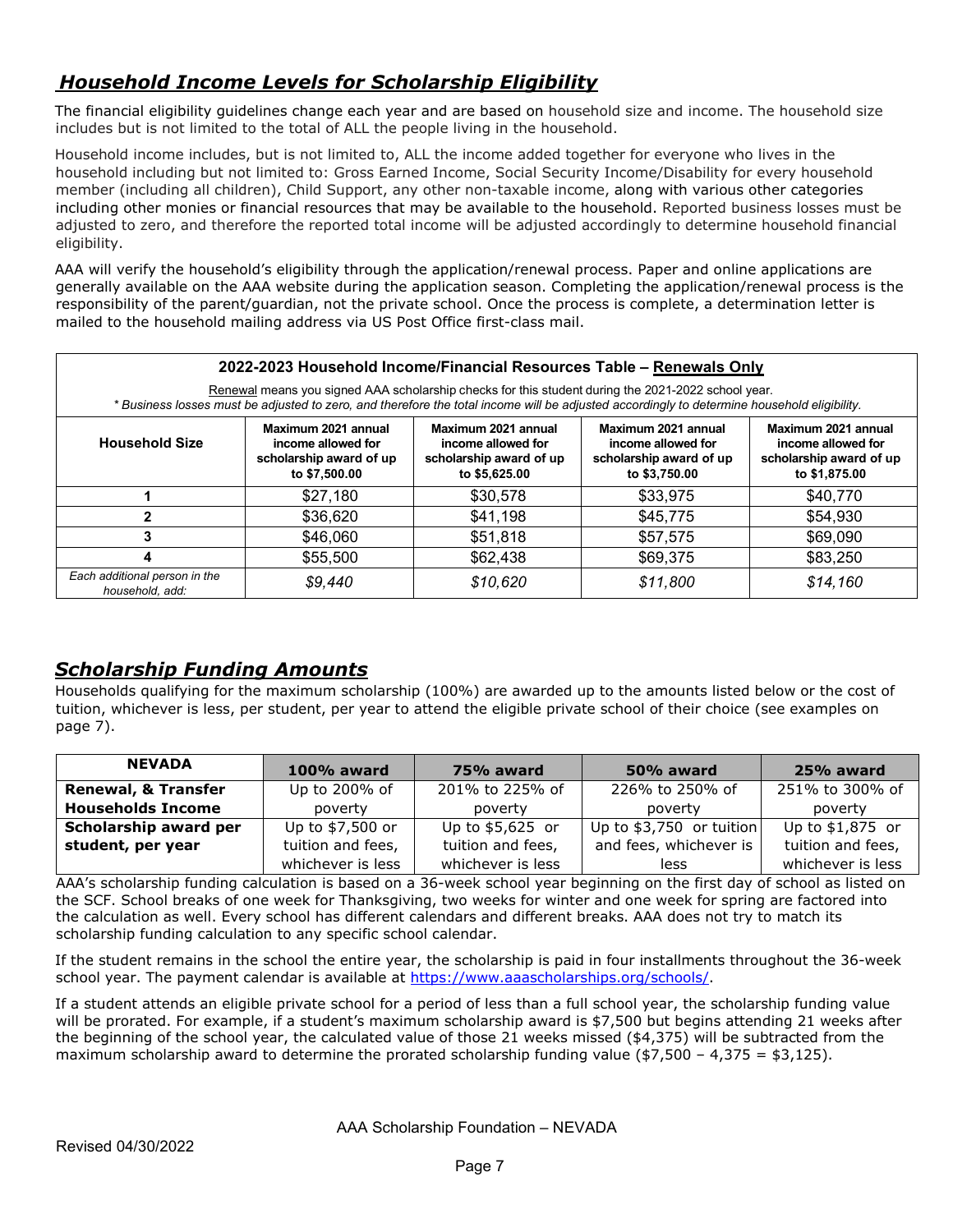If the student transfers during the school year, AAA will determine the prorated amount owed to/from the private school for tuition. The remaining balance of the student's scholarship will then be available for use at a new eligible private school if the student remains on the scholarship. See page 10 for details on transferring schools.

Schools may not charge a different rate for scholarship students. The published tuition schedule must apply to all students enrolled whether they are on AAA scholarships or if their parents are paying for their tuition and fees. Scholarship students are allowed to receive private scholarships or discounts to assist with paying their portion of the financial responsibility to the school.

#### *Scholarship Funding Examples*

Here are examples of how we determine the maximum scholarship for a **Nevada** scholarship student:

|                              | Cost to attend the<br>school is:<br><b>Example #1 less than</b><br>100% award (\$7,500) | Cost to attend the<br>school is:<br>Example #2 equal<br>to 100% award<br>( \$7,500) | Cost to attend the<br>school is:<br>Example #3 greater<br>than 50% award<br>( \$3,750) | Cost to attend the<br>school is:<br>Example #4<br>Greater than 100%<br>award (\$7,500) |
|------------------------------|-----------------------------------------------------------------------------------------|-------------------------------------------------------------------------------------|----------------------------------------------------------------------------------------|----------------------------------------------------------------------------------------|
| Maximum Scholarship Value    |                                                                                         |                                                                                     |                                                                                        |                                                                                        |
| (based on income             | \$7,500                                                                                 | \$7,500                                                                             | \$3,750                                                                                | \$7,500                                                                                |
| qualification)               |                                                                                         |                                                                                     |                                                                                        |                                                                                        |
| <b>Tuition</b>               | \$2,800                                                                                 | \$6,250                                                                             | \$4,000                                                                                | \$8,000                                                                                |
| + Additional school-         | \$550                                                                                   | \$1,250                                                                             | \$750                                                                                  | \$1,800                                                                                |
| related fees                 |                                                                                         |                                                                                     |                                                                                        |                                                                                        |
| $=$ Total Tuition and        | \$3,350                                                                                 | \$7,500                                                                             | \$4,750                                                                                | \$9,800                                                                                |
| school-related fees          |                                                                                         |                                                                                     |                                                                                        |                                                                                        |
| <b>Total Paid by AAA</b>     | \$3,350                                                                                 | \$7,500                                                                             | \$3,750                                                                                | \$7,500                                                                                |
| <b>Parent Responsibility</b> | \$0                                                                                     | \$0                                                                                 | \$1,000                                                                                | \$2,300                                                                                |

#### *Scholarship Acceptance*

Scholarships are not awarded to schools. Scholarships are awarded to eligible households for eligible students. The eligible household decides whether to accept the awarded scholarship and to which eligible private school to send their student(s). Failure to enroll the student in an eligible private school will result in the loss of the scholarship.

Households that are determined eligible AND have been awarded funding for the upcoming school year will receive a Scholarship Award Letter and School Commitment Form (SCF) via US postal mail directly from AAA.

The SCF states the deadline for initial submission. The use of a scholarship cannot be postponed to a later time (e.g., mid-year or an upcoming year). The household must bring the SCF to the eligible private school where they have chosen to enroll their child(ren) as soon as they receive a scholarship award letter and SCF.

The school will complete their section of the SCF, then both the household and the school administrator must sign the SCF. The school must return a copy of the completed and signed SCF, along with a copy of the school's Tuition and Fee Schedule, to AAA by the deadline stated on the SCF. Failure to meet the deadline stated on the SCF will result in the forfeiture of the awarded scholarship. Contact the AAA office as soon as possible if you have any questions about the deadline.

It is the responsibility of the household to determine if the chosen private school is meeting their student(s) needs. If the private school is not meeting their needs, the household should transfer their student at any time during the school year or for the next school year if deemed eligible to renew. The scholarship follows the student(s) to any eligible private school as long as the household is eligible. For information on changing schools during the school year (see the "Student Transfer Procedure" on page 10).

Scholarship payments will be sent to the eligible private school selected by the household. The check will be made payable to the name of parent/guardian A on the application and will require that specified parent/guardian's endorsement before the private school can deposit the payment. (See page 10 for details.)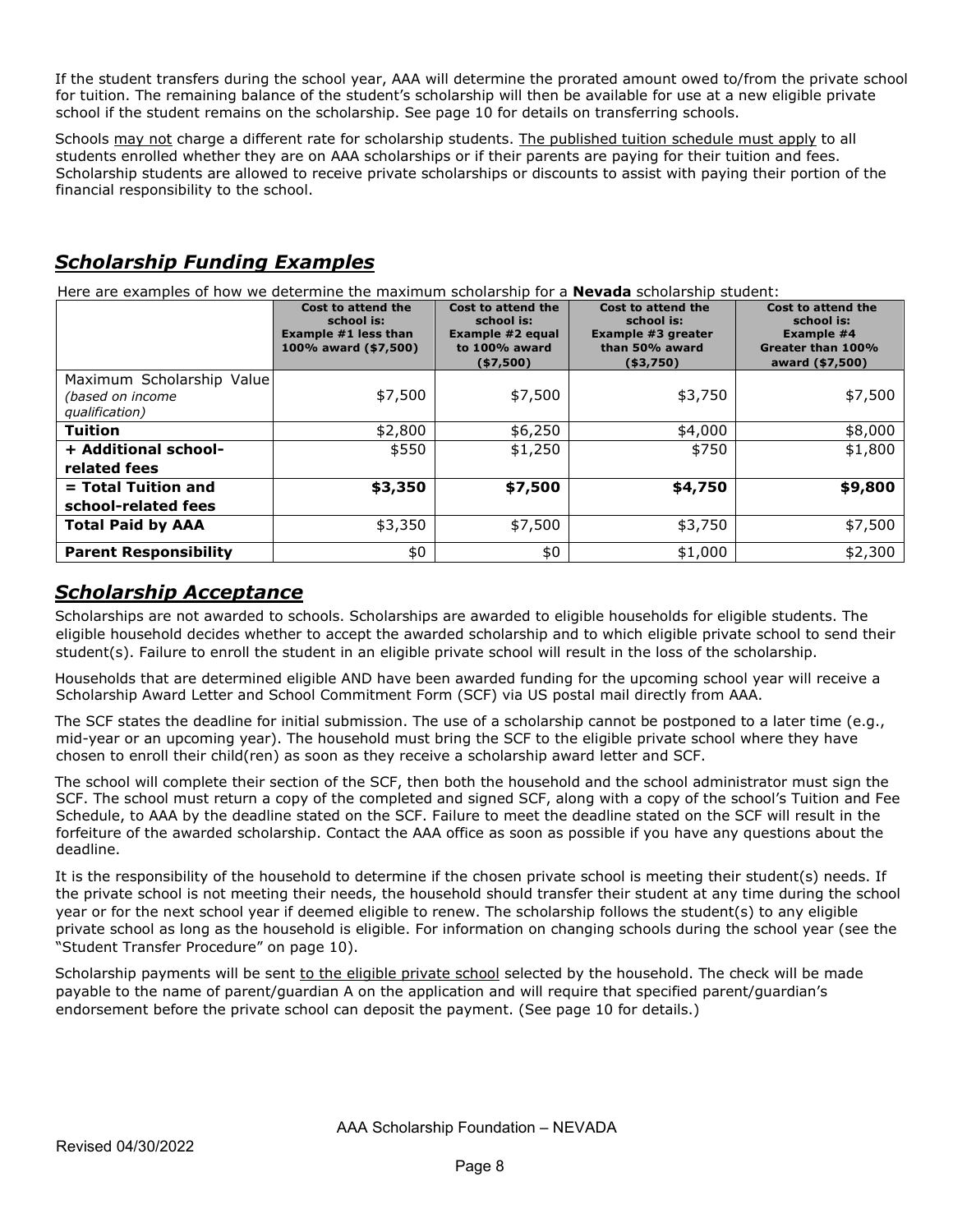#### *Private School Requirements*

Nevada **Eligible schools** are private schools (grades K-12) that:

- a) Register their intent to participate in the scholarship program with the Department on a form prescribed by the Superintendent of Public Instruction.
- b) Four times a year, no later than October 15, January 15, March 15, and June 15 of each year submit in a format to be specified by the Department, an electronic list of all participating scholarship pupils.
- c) Use the nationally norm-referenced test to measure student progress per the NDE approved list.
- d) Submit assessment results to the NDE in the format the NDE requires no later than December  $1^{st}$  of each year so that the Department may aggregate all assessment results and provide a report as required by the adopted regulations amending NAC 385.

The Nevada Department of Education maintains a directory of participating schools on its Internet website.

#### *Parental Tuition Payments*

Parental tuition payments are necessary when an eligible private school's tuition and fees total *more* than the awarded scholarship. The household is responsible for the additional charges that exceed the awarded scholarship. Schools are required to report delinquencies on the verification reports prior to scholarship payments or between verification reports as needed.

At times, the school may award a private, supplemental scholarship to the household, but if this does not occur, the difference is the sole responsibility of the household. NO EXCEPTIONS.

All households must remain current with their payments to the school for any amounts owed by the household, not including the scholarship payments. Failure to pay, or make arrangements to pay, a balance owed may result in the school suspending or expelling the student. If the student is expelled, they will no longer be eligible for the scholarship.

AAA Scholarship Foundation will not renew or transfer scholarships while money is owed to a school.

#### *Scholarship Payments*

*By accepting the scholarship student(s) and scholarship payment(s), the school agrees to repay any incorrectly made or overpayment of funds on behalf of the student(s), regardless of the reason. Failure to return the funds to AAA could lead to loss of eligibility as a participating school in the scholarship program and/or may lead to legal ramifications relating to the scholarship laws. The household is responsible for any balance of tuition/fees not covered by the scholarship.*

Scholarships are paid in four installments throughout the school year. The payment calendar can be found at [https://www.aaascholarships.org/schools/nevada/.](https://www.aaascholarships.org/schools/nevada/)

Before each installment is processed, a verification report is sent to the school, listing the student's name and scholarship payment amount. The school must:

- 1) verify each student's information is correct
- 2) report each student's absences to date (students may not have more than 18 days "excused" or "unexcused" absences per year)
- 3) report if the household is current with any monies privately owed to the school (if not current the past due amount must be reported)
- 4) sign and date the verification report and return it to AAA by the stated deadline

Provided the verification report is returned to AAA by the deadline stated on the form a separate check is issued for each scholarship student attending a school, even if multiple students are from the same household, and mailed to the school via US postal mail. The parent/guardian is prohibited from taking possession of the check at any time.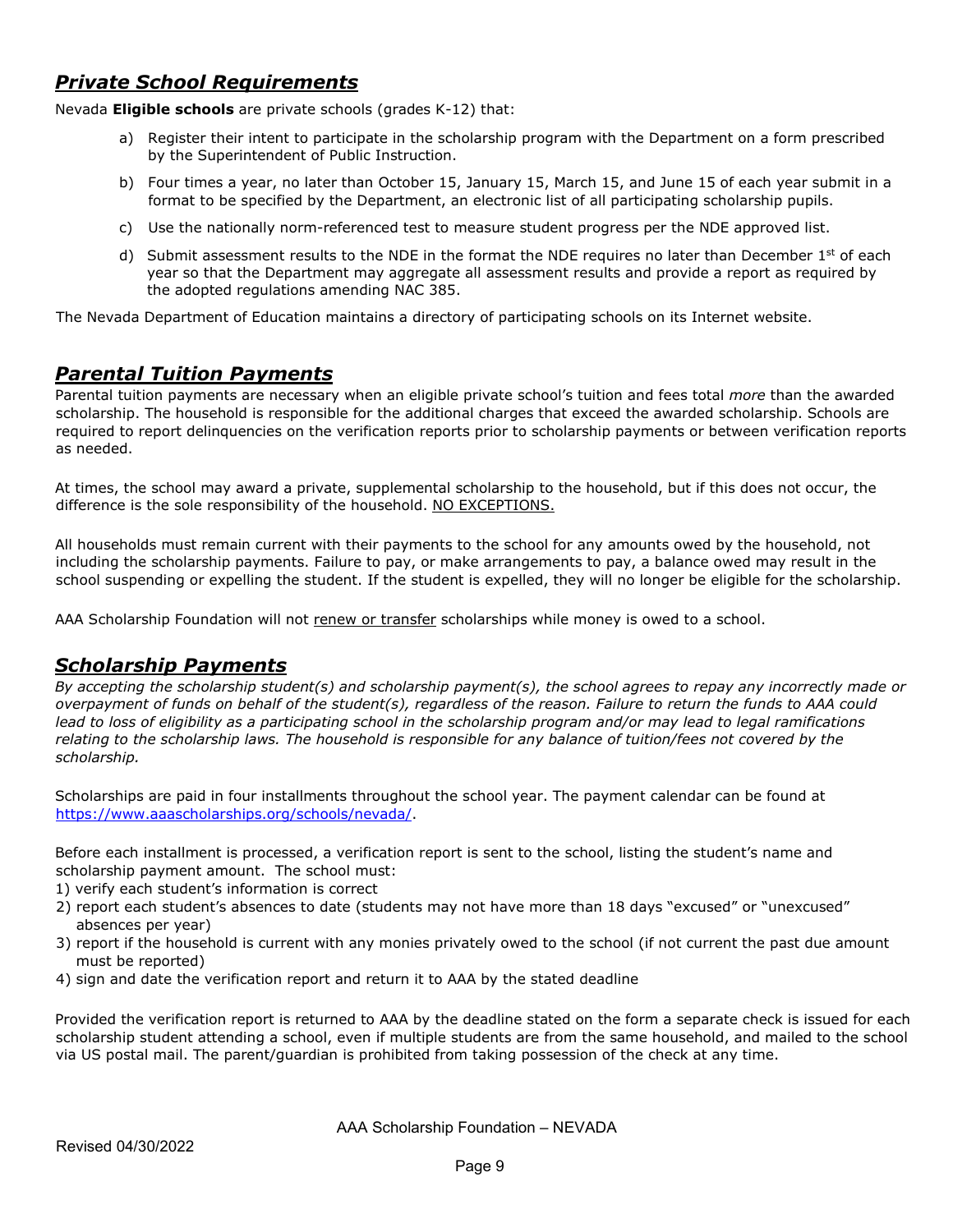Student withdrawal may result in an exit payment being owed to the school or the school being required to reimburse the scholarship for the difference between actual time period attended, and actual scholarship funds received to date. For information on changing schools during the year see the "Student Transfer Procedure" on page 9 of this handbook. The scholarship only pays for services rendered.

If a school receives a check for a student, who is not currently attending their school they must return the un-cashed check to AAA immediately unless it is the final "exit" payment as determined by AAA. If the student has expenses over and above tuition for actual attendance at their school before the receipt of this check, it is the household's responsibility to pay the debt. If prorated monies are owed to the school, a check will be issued following receipt of the Student Withdrawal Form (SWF). Exit Payments must be signed by Parent/Guardian A, therefore submitting the SWF prior to the student leaving, whenever possible, is critical.

Failure to return the checks to AAA in these situations could lead to loss of eligibility as a participating school in the AAA scholarship program and/or may lead to legal ramifications relating to the scholarship laws.

#### *Depositing Scholarship Checks*

**Scholarship checks are mailed directly to the schools**. The parent/guardian is prohibited from taking possession of the check at any time. Schools must process and deposit the checks for scholarship students promptly. Upon receipt of a scholarship check, the school must immediately stamp/write the first three of the following lines on each check before the Parent/Guardian signs the check.

The endorsement on the back of the scholarship check should read:

#### **For Deposit Only (Name of School's Bank) Into the account of (Name of School/Account Number)**

Parent Signature

The school shall notify the household that the scholarship check arrived and have them come in to "restrictively endorse" the check to the school. Failure of the designated parent to sign the check within five business days of being notified by the school or within the time specified by school policy, whichever is less, may result in the loss of the scholarship. Schools should notify AAA as soon as possible if a parent does not fulfill this obligation.

**The check will be made payable to the name of Parent/Guardian A listed on the application. That individual MUST be the person who endorses the scholarship check when received by the school. ONLY** the individual on the check can endorse the back of the check. If a household needs the parent listed to be changed, they must make a *request to AAA in writing to change the name to the other parent/guardian.*

#### *NO POWER OF ATTORNEY OR OTHER TRANSFER OF SIGNATURE AUTHORITY IS ALLOWED!*

The scholarship checks may not leave the possession of the school. Students may not bring scholarship checks home for parent endorsement (signature).

Failure by the school to follow these procedures may result in loss of eligibility as a participating school for the scholarship program, legal ramifications with the scholarship laws, and reimbursement in full of any overpaid monies due to AAA.

#### *Student Transfers*

One of the benefits of private education is that if the parent/guardian is not satisfied with a school, they may choose another one.

#### **A student's scholarship may be transferred to another eligible in-state private school at any time during the year.** However, AAA will not renew or transfer scholarships while money is owed to a previous school.

If the parent/guardian plans to withdraw a student during the school year, the parent/guardian should notify the school at least two weeks prior to withdrawal.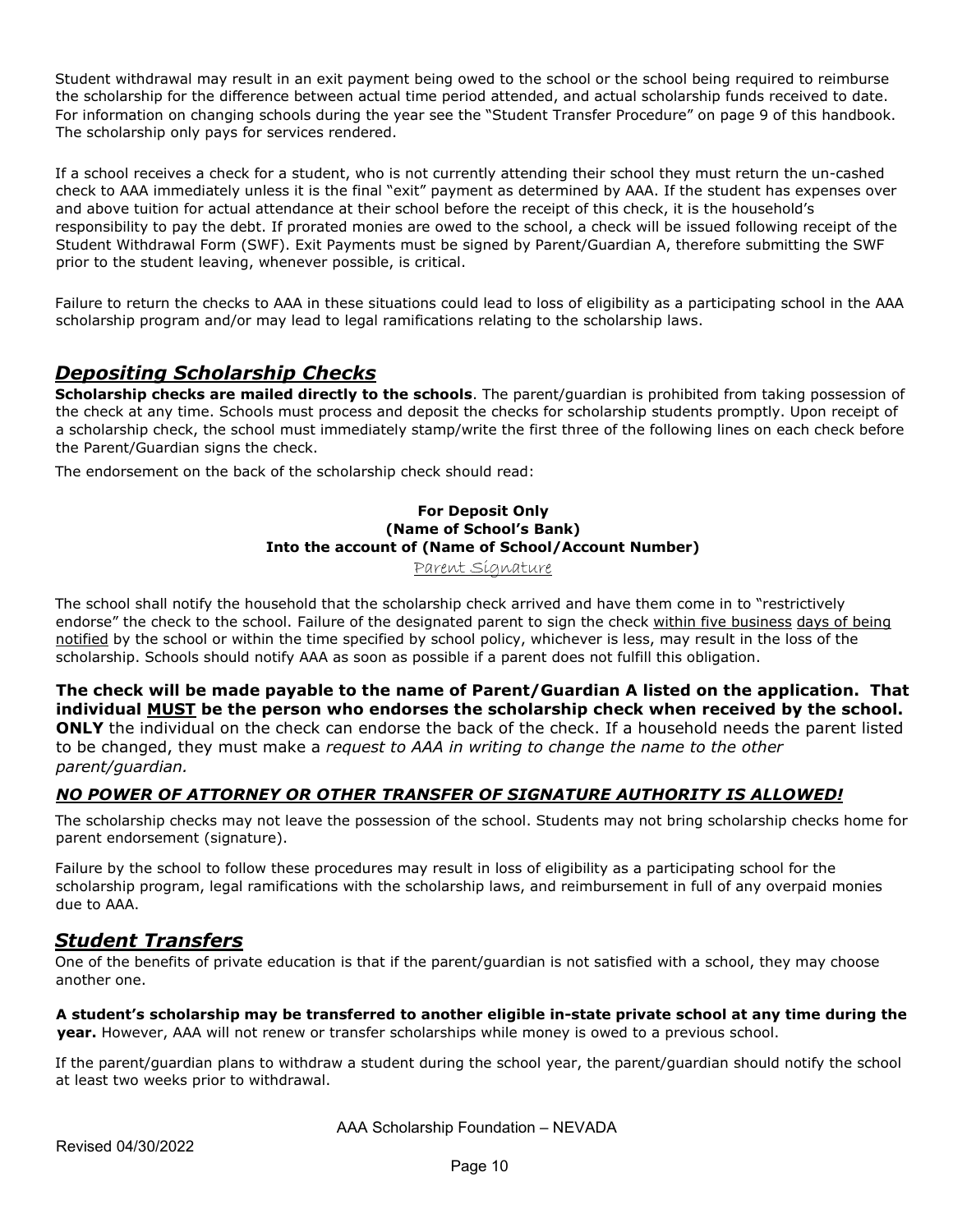How to transfer a scholarship *during the school year*:

- **1.** How to transfer a scholarship *during the school year*:
	- a. The school that the student is leaving must complete a Student Withdrawal Form (SWF) and return it to AAA within **5 business days** of being notified that the student is leaving. AAA will not transfer a scholarship until the school confirms that: 1) the household has no outstanding balance owed or 2) that a payment plan is in place.
	- b. Parent/Guardian A is responsible for bringing a blank copy of the School Commitment Form (SCF) to the new school within **5 business days** after exiting the previous school. Any forms that reach AAA after the cut-off date may result in the **forfeit** of the scholarship*. Example: If the student's last day is on a Friday at SCHOOL A, the new SCF must be turned in and completed to AAA by SCHOOL B no later than the following Friday.*
	- c. The new school must fill out a School Commitment Form (SCF) for each student and send it to AAA within **5 business days** after-enrolling the student(s).
	- d. AAA will complete the transfer process when both documents have been received. This process may include: 1) a final payment to the school that is being exited, which must be signed by the appropriate individual (Parent/Guardian A of the application) following the check cashing policy, or 2) a request for refund of overpayment from the school that is being exited for the student transferring.
- **2.** How to transfer a scholarship *for the following school year during the renewal process:*
	- a. The household must complete the renewal process.
	- b. Upon receipt of the SCF, the household must take it to the eligible private school of their choice, be it the same as the previous year or another eligible school.
	- c. The school will complete their section of the SCF, then both the household and the school administrator must sign the SCF. The school must return a copy of the completed and signed SCF, along with a copy of the school's Tuition and Fee Schedule, to AAA by the deadline stated on the SCF.

#### *If a student returns to public school at any time while utilizing the scholarship, the student will lose their scholarship. The household will be required to reapply and document eligibility to qualify in future years.*

#### *Student Behavior*

Scholarship students must follow all academic and discipline policies of the individual private school. Schools may expel or suspend students if their policies are not followed.

If a student is expelled from school, he or she will lose their scholarship and will not be eligible to renew. This will not affect the scholarships of any siblings.

Students expelled from public school are not eligible for a scholarship.

Scholarship students assigned by the courts to the juvenile justice system will immediately lose their scholarship and will be required to reapply and document eligibility to qualify in future years.

#### *Student Attendance*

AAA Scholarship students may not be absent more than 18 days during the 180-day school year ("90 percent attendance"). Failure to be present for this minimum amount of time may result in the loss of the scholarship. If you plan to withdraw your student during the school year, please notify the school at least two (2) weeks prior to withdrawal.

#### *Authorized Scholarship Deferment*

In rare circumstances, the use of a scholarship may be deferred for a maximum of 30 days per school year if the student has a valid reason to be temporarily unable to attend school as determined by AAA on a case-by-case basis.

To request a deferment, the parent must notify AAA in writing within 5 business days that they wish to temporarily postpone using their child's scholarship, including detailed documentation as to why the child is unable to attend school